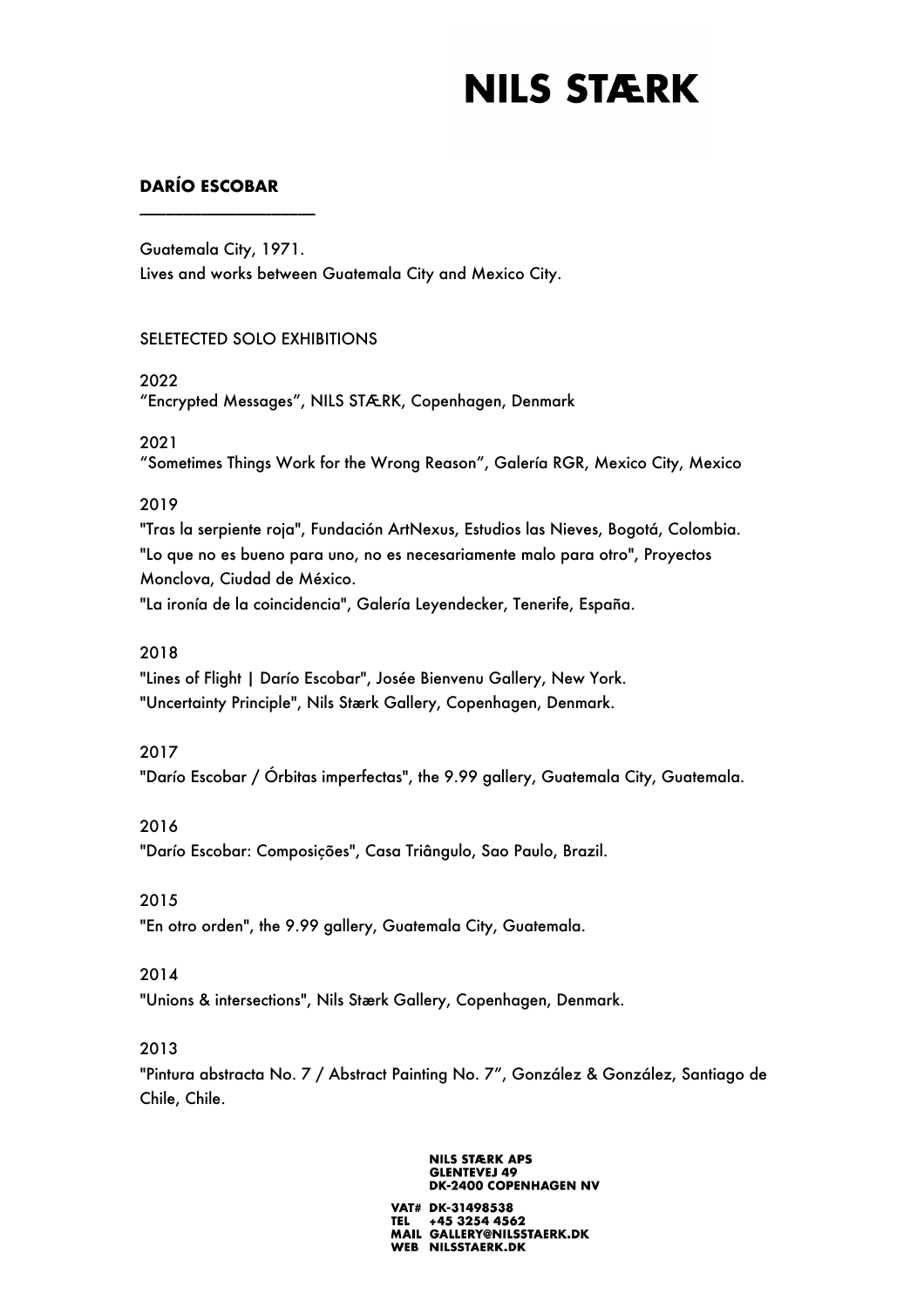"Untitled", kamel mennour, Paris.

"Darío Escobar / Blacksmith Project", Josée Bienvenu Gallery, New York. "Darío Escobar / Línea & Espacio", ArteCentro, Guatemala City, Guatemala.

# 2012

"Darío Escobar / La experiencia del objeto", (MAC) Museo de arte Contemporáneo de Santiago, Santiago de Chile, Chile. "Darío Escobar: Singular Plural", (SCAD) Museum of Art, Savannah, Georgia / (SCAD) Atlanta – Gallery 1600, Atlanta, Georgia. "Darío Escobar / Obras Recentes", Baró Galería, Sao Paulo, Brazil.

# 2011

"Darío Escobar / Revisión", Museo Nacional de Arte Moderno Carlos Mérida, Guatemala City, Guatemala.

# 2010

"Side and Back", kamel mennour, Paris. "Anverso y Reverso", González y González, Santiago de Chile, Chile.

2008

"Playoffs", Josee Bienvenu Gallery, New York.

## 2007

"La Línea Interrumpida", (CCM) Centro Cultural Metropolitano, Guatemala City, Guatemala.

"Darío Escobar/Project room", Rotunda Gallery, Brooklyn, New York.

## 2006

"Objetos en Tránsito", Sala Gasco, Santiago de Chile, Chile.

## 2005

"Serpentario", (CCEG) Centro Cultural de España Guatemala, Guatemala city, Guatemala.

## 2003

"Espacios provisionales", (MADC) Museo de Arte y Diseño Contemporáneo, San José, Costa Rica.

"Visual Entertainments", Museo de Arte Moderno de Mérida, Mérida, Mexico.

#### **NILS STÆRK APS GLENTEVEJ 49 DK-2400 COPENHAGEN NV**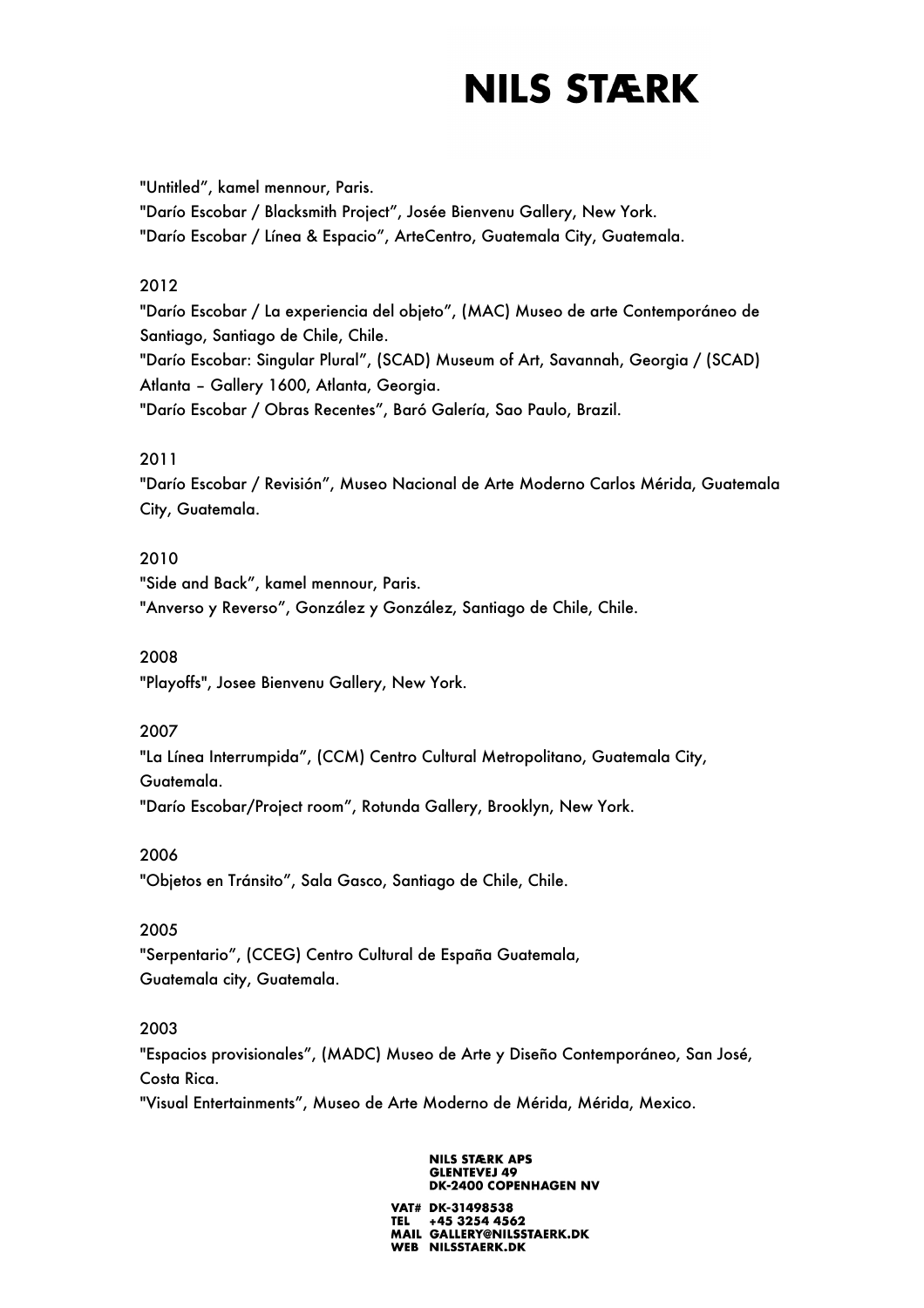2000

"Darío Escobar: Selección", II National Biennial of Lima, Perú.

# SELECTED GROUP EXHIBITION

# 2021

"BALLS", OOF Gallery, London, United Kingdom "Dialogues", Dario Escobar Studio, CDMX Art Week, Mexico City, Mexico

# 2020

"Colección Jumex: On the Razor's Edge". Jumex Museum, Mexico City. "Stories of Abstraction: Contemporary Latin American Art in the Global Context". Phoenix Art Museum, Phoenix, Arizona "Cultures of the Sea: Art of the Ancient Americas". Nasher Museum of Art at Duke University, Durham, North Carolina "ReVisión: Art in the Americas". Denver Art Museum, Denver, Colorado

# 2019

"El Orden Material de Las Cosas, Una Lectura de la Colección FEMSA", Museo de Arte Contemporáneo de Monterrey, Monterrey, N.L. México.

"As Many Reps As Possible", Naughton Gallery at Queen's, Queen's University Belfast, Belfast, Northern Ireland, UK.

"ACE: art on sports, promise, and selfhood", University Art Museum University at Albany, State University of New York – Albany, New York.

"(A+D)\*25=Ag", Museo de Arte y Diseño Contemporáneo (MADC), San José, Costa Rica. "Globe as a Palette ; Contemporary Art from The Taguchi Art Collection", Hokkaido Obihiro Museum of Art / Kushiro Art Museum, Hokkaido / Hakodate Museum of Art, Hokkaido / Sapporo Art Museum, Japan.

"VOLLGAS : FULL SPEED", Museum Art.Plus, Donaueschingen, Germany.

# 2018

"Temporalidades | Arte Latinoamericano: Colección FEMSA", Museo de Arte e Historia de Guanajuato, Guanajuato, México.

"People Get Ready", Nasher Museum of Art at Duke University Durham, NC United States. "Ball in Art", Zariadie park, Moscow.

"Par amour du jeu 1998-2018", Les Magasins généraux, Paris.

"The World's Game: Fútbol and Contemporary Art", Pérez Art Museum Miami (PAMM), Florida.

#### **NILS STÆRK APS GLENTEVEJ 49 DK-2400 COPENHAGEN NV**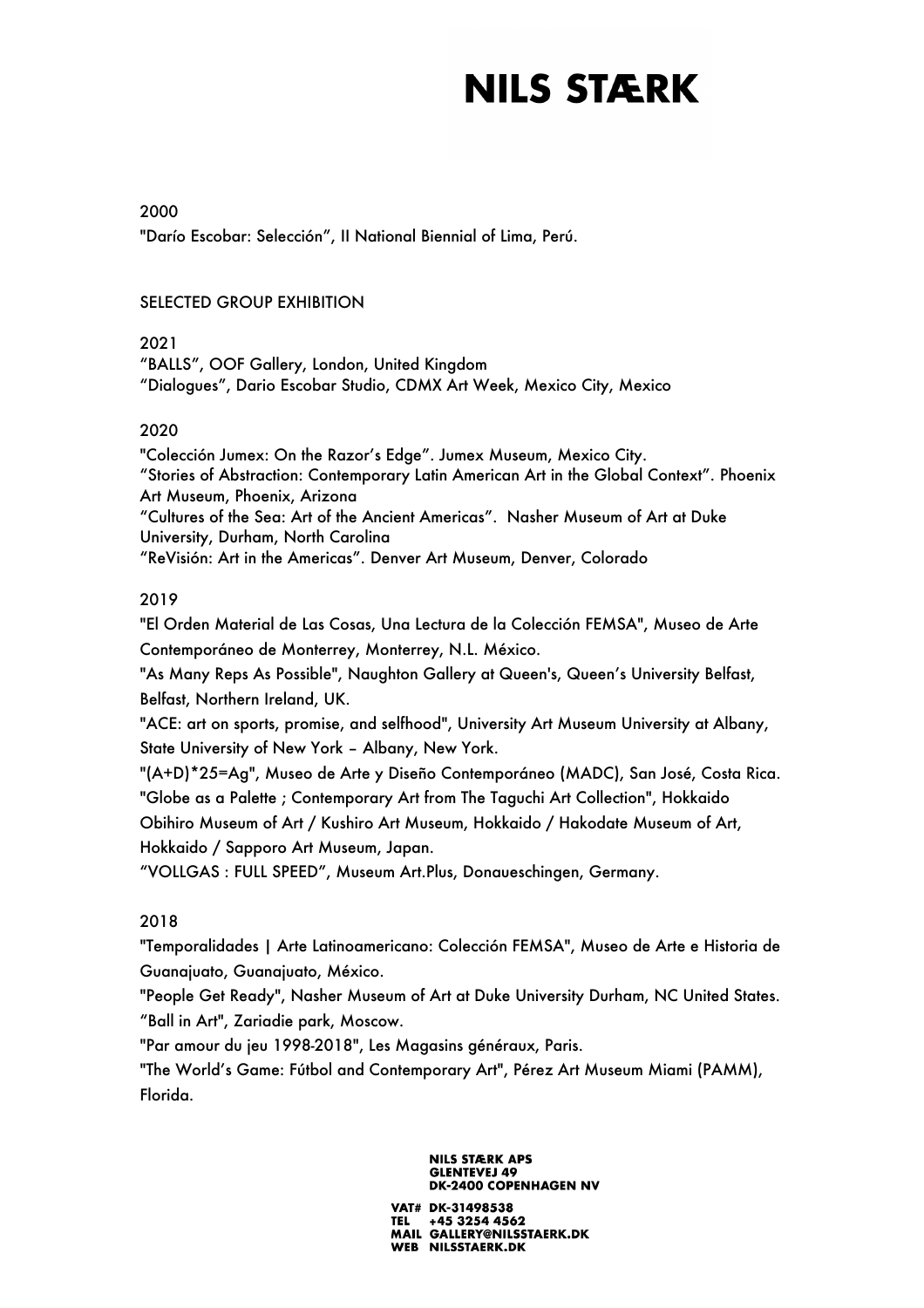"Grandes Artistas Latinoamericanos. Colección FEMSA", Centro Cultural de la Moneda, Santiago de Chile, Chile. "Play Ball! Baseball at the DIA", Detroit Institute of Arts (DIA), Detroit. "Transformers: New Contemporary Latin American Sculpture", AMA | Art Museum of the Americas, Washington DC. "#iff2018", Instituto Figueiredo Ferraz, Sâo Paulo, Brazil.

## 2017

"On view", Josée Bienvenu Gallery, New York. "From Mexico City to LA: A Visual History of Graphic Art", Mixografia, Los Angeles, California. "Guatemala from 33,000 km: Contemporary Art, 1960 – Present", Museum of Contemporary Art, Santa Barbara, Santa Barbara, CA. "ProyectosLA", Downtown LA (DTLA) warehouse, Los Angeles.

# 2016

"Good news", Josée Bienvenu Gallery, New York. "FOOT FORAINE", Gare Saint Sauveur, Lille, France. "GAME ON!", (CMA) Children's Museum of the Arts, New York. "Colección MAC. Obras Latinoamericanas", (MAC) Museo de arte Contemporáneo de Santiago, Santiago de Chile, Chile. "The way things go", the 9.99 gallery, Guatemala, Guatemala "Overlap", the 9.99 gallery, Guatemala, Guatemala

# 2015

"...Pero no soy fotógrafo", The 9.99 Gallery, Guatemala. "10ª Bienal do Mercosul", Porto Alegre, Brazil "Trio Bienal", Rio de Janeiro, Brazil. "Gold", Neuberger Museum of Art Purchase College, Purchase, New York "Coleccion Daros Latinamerica", Fundación PROA, Buenos Aires. "Líneas de la Mano", Sicardi Gallery, Houston, TX "Beleza?", Centro Cultural São Paulo, Brazil. "5 - RPM (Revoluciones por minuto)", the 9.99 gallery, Guatemala city, Guatemala.

# 2014

"Largo x Ancho x Alto / Height x Width x Depth", the 9.99 gallery, Guatemala city, Guatemala.

#### **NILS STÆRK APS GLENTEVEJ 49 DK-2400 COPENHAGEN NV**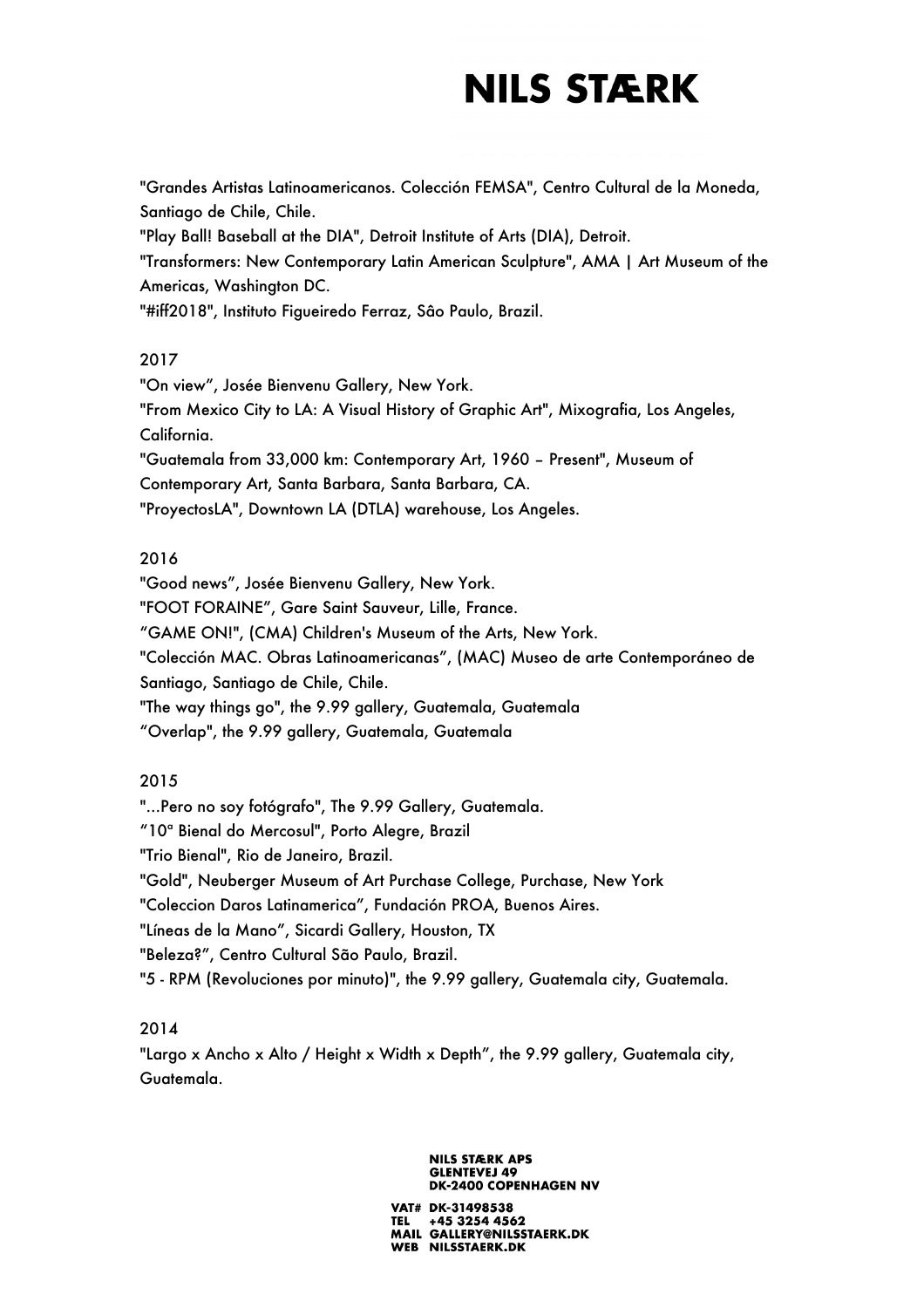"El día que nos hicimos contemporáneos", (MADC) Museo de arte y diseño, San José, Costa Rica.

"Gold", Bass Museum of Art, Miami, Florida

"Fútbol: the beautiful game", (LACMA) Los Angeles County Museum of Art, Los Angeles, California.

"Deslize", Openning of (MAR) Museu de Arte do Rio, Rio de Janeiro.

# 2013

"Confusion in the vault", Museo Jumex, México, Ciudad de México.

"Inaugural Exhibition", the Pizzuti Collection, Columbus, Ohio.

"California-Pacific Triennial", (OCMA) Orange County Museum of Art, Newport Beach,

California / (CCC) Coastline Community College Art Gallery, Newport Beach, California. "y... ¿entonces? / and... so?", the 9.99, Guatemala City, Guatemala.

"The Collaborative: Question in the line", (MOLAA) Museum of Latin American Art, Long Beach, California.

# 2012

"Futbol. Arte y pasión", (MARCO) Museo de Arte Contemporáneo de Monterrey, Monterrey, Mexico.

"The Island / A game of life", Gallery One, Manarat al Saadiyat, Abu Dhabi.

"Play with me", (MOLAA) Museum of Latin American Art, Long Beach, California.

# 2011

"Now", (Selección de obras de La Colección Jumex) Instituto Cultural Cabañas, Guadalajara, Mexico.

"Video otra vez", Museo de Arte Contemporáneo de Fortaleza, Fortaleza, Brazil.

"Proyecto ideal", Centro Cultural de Sao Paulo, Sao Paulo, Brazil.

"From the Recent Past: New Acquisitions", (MOCA) The Museum of Contemporary Art, Los Angeles, California.

2010

"Chapter II: Ruido", 9.99/proyecto, Guatemala City, Guatemala.

"Proyecto Ideal", (MAC) Museo de arte Contemporáneo de Santiago, Santiago de Chile, Chile.

"Optimismo Radical", Josee Bienvenu Gallery, New York.

"XVII Bienal de Guatemala", (CCM) Centro Cultural Metropolitano, Guatemala City, Guatemala.

"Efecto Drácula", Museo Universitario del CHOPO, Mexico D.F., Mexico.

#### **NILS STÆRK APS GLENTEVEJ 49 DK-2400 COPENHAGEN NV**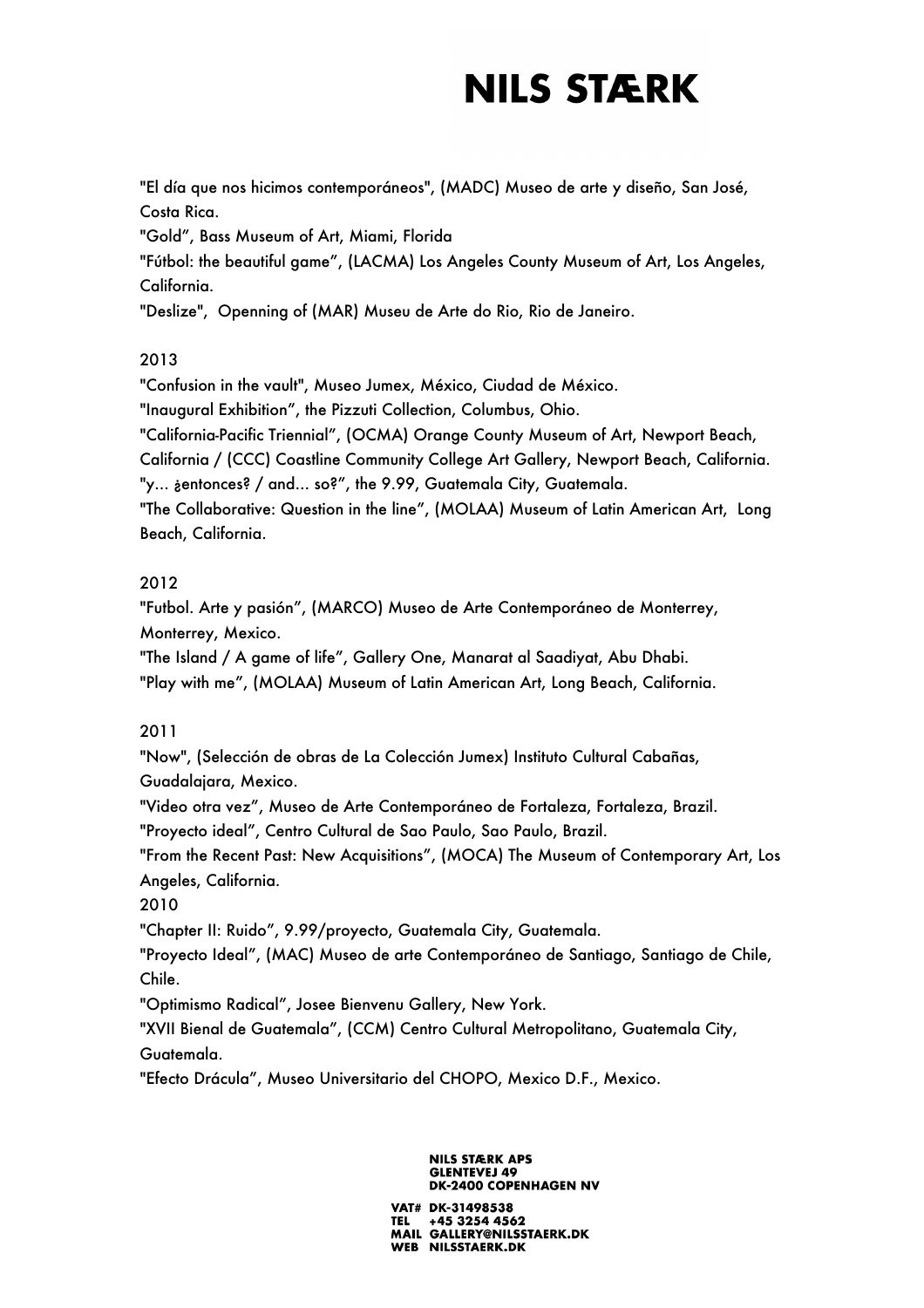"Social Affects: A selection from the permanent Collection of the David Rockefeller Center for Latin America Studies/ Hardvard University", Boston Center for the arts/Mills Gallery, Boston, Massachusetts.

"Four Views from the Permanent Collection exhibition", (MOLAA) Museum of Latin American Art, Long Beach, California.

# 2009

"Los impoliticos", (PAN) Palazzo delle Arti Napoli, Naples, Italy. "10 Springs in the fall", kamel mennour, Paris. "Périfériks", (CAN) Centre d'art Neuchâtel, Nuchâtel, Switzerland. "Mundus Novus: 53 International Biennial of Venice", Artiglerie dell'Arsenale, Venice, Italy. "0.3333333333333333…", 9.99/proyecto, Guatemala City, Guatemala. "La nada y el ser", Septima interpretación de La Colección Jumex, La Colección Jumex, Ecatepec, Mexico D.F., Mexico.

"Video otra vez", Metales Pesados, Santiago de Chile, Chile.

"Performing Localities", (INIVA) Institute of International Visual Arts, London.

"Décima Bienal de La Habana", Fortaleza de San Carlos de la Cabaña, Habana, Cuba.

# 2008

"La invención de lo cotidiano", (MUNAL) Museo Nacional de Arte, Mexico D.F., Mexico. "Object of Value", (MAC-MAM) Miami Art Central, Miami, Florida.

"Playtime", Bétonsalon / Centre d'art et de recherche, Paris.

"World Histories", Des Moines Art Center, Des Moines, Iowa.

"Visions From Abroad", Flushing Town Hall, New York.

"Elefante negro", Museo Diego Rivera, Mexico D.F., Mexico.

# 2007

"Fortunate Object", (CIFO) Cisneros Fontanalls Art Foundations,Miami, Florida. "Silence & Echo", Arena 1, Santa Monica, California. "The Hours: Visual Arts of Contemporary Latin America", Museum of Contemporary Art, Sydney, Australia. "Poetics of the Handmade", The Museum of Contemporary Art (MOCA), Los Angeles, California.

## 2006

"El esquiador en el fondo del pozo", Quinta interpretación de La Colección Jumex, La Colección Jumex, Ecatepec, Mexico D.F., Mexico.

#### **NILS STÆRK APS GLENTEVEJ 49 DK-2400 COPENHAGEN NV**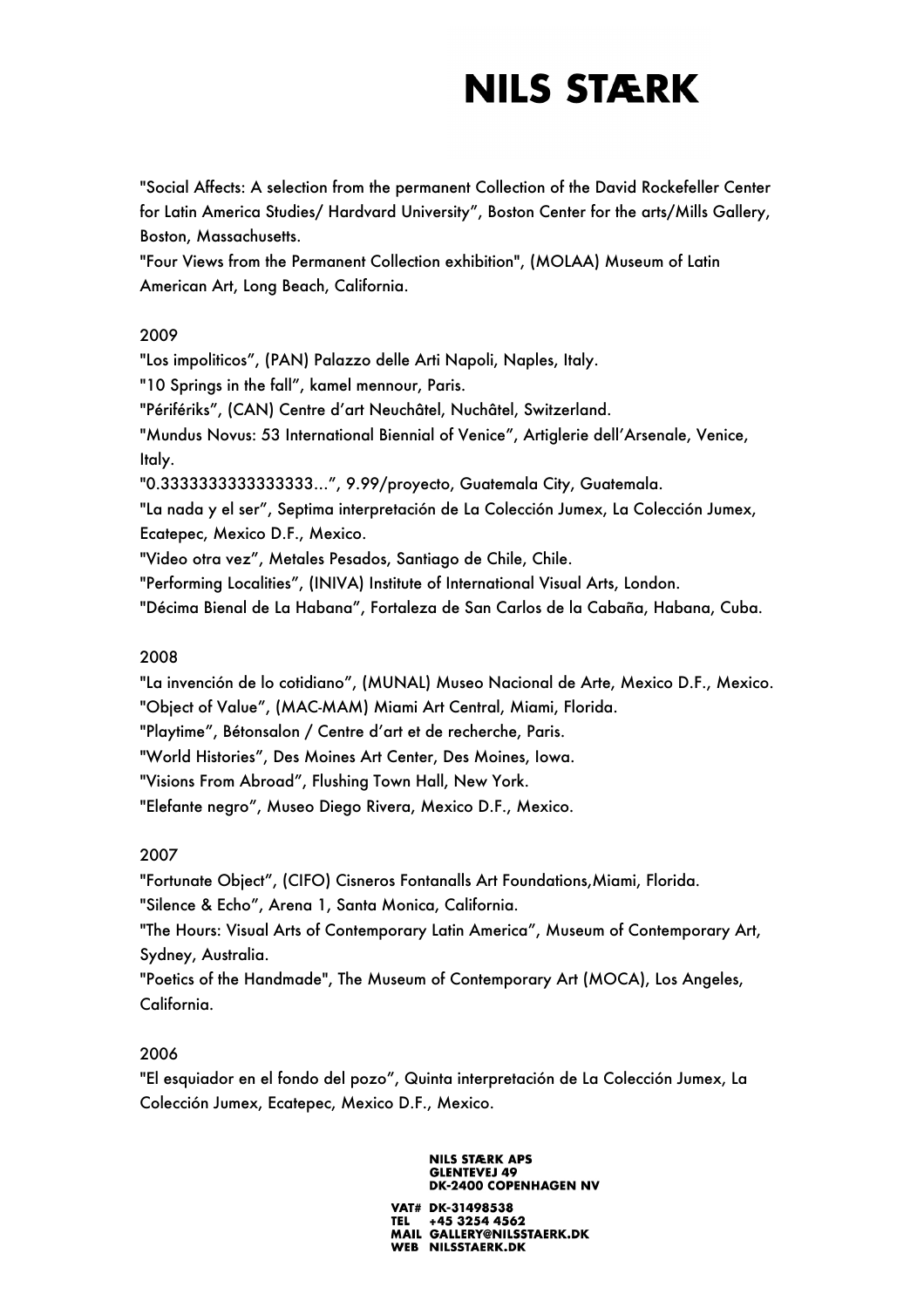"Stil Biuti", Centro de Arte Contemporáneo Zamek Ujazdowski, Varsovia, Polonia. "The Beautiful Game: Contemporary Art and Fútbol", (BAM) Brooklyn Academy of Music, Brooklyn, New York.

"Constant Disturbance", The Spanish Cultural Center, Miami, Florida.

## 2005

"The Hours. Visual Arts of Contemporary Latin America", Dublin Museum, Dublin. "Living for the city", Jack Shainman Gallery, New York / (CIEL) Centre International d'Expositions de Larouche, Toronto, Canada.

## 2004

"Newpapers", Josee Bienvenu Gallery, New York.

## 2003

"Intangible", (MADC) Museo de Arte y Diseño Contemporáneo, San José, Costa Rica. "LA Freeways: Latin America", (MOCA) The Museum of Contemporary Art, Los Angeles, California / America's Society, New York. "RAIN Project", Pabellón Cuba, Havana, Cuba. "Stretch", The Power Plant, Toronto, Canada.

"TransEAT", Food Culture Museum, Miami, Florida.

"VIII Bienal de la Habana", Centro Wifredo Lam, Havana, Cuba.

## 2002

"ARTitsmo", (MADC) Museo de Arte y Diseño Contemporáneo, San José, Costa Rica. "Contaminados", (MADC) Museo de Arte y Diseño Contemporáneo, San José, Costa Rica. "Del centro a la isla", Casa de las Américas, Havana, Cuba. "Intimate/Universal", Ateneo de Caracas, Caracas, Venezuela. "Mesoamérica: Oscilaciones y Artificios", (CAAM) Centro Atlántico de Arte Moderno, Canary Islands, Spain. "Zones in Tension", de GANG Gallery, Harlem, Netherlands.

## 2001

"Continuous Connection", Felissimo Project, New York. "Short Stories", La Fabbrica del Vapore, Milan, Italy. "Spaces/Bodies/Identities", Centro Cultural de España, San José, Costa Rica. "13 Hours", Sala Mendoza, Caracas, Venezuela. "I Tirana Biennial", National Gallery & Chinese Pavilion, Tirana, Albania. "IV Caribbean Biennial", Museo de Arte Moderno, Santo Domingo, Dominican Republic.

#### **NILS STÆRK APS GLENTEVEJ 49 DK-2400 COPENHAGEN NV**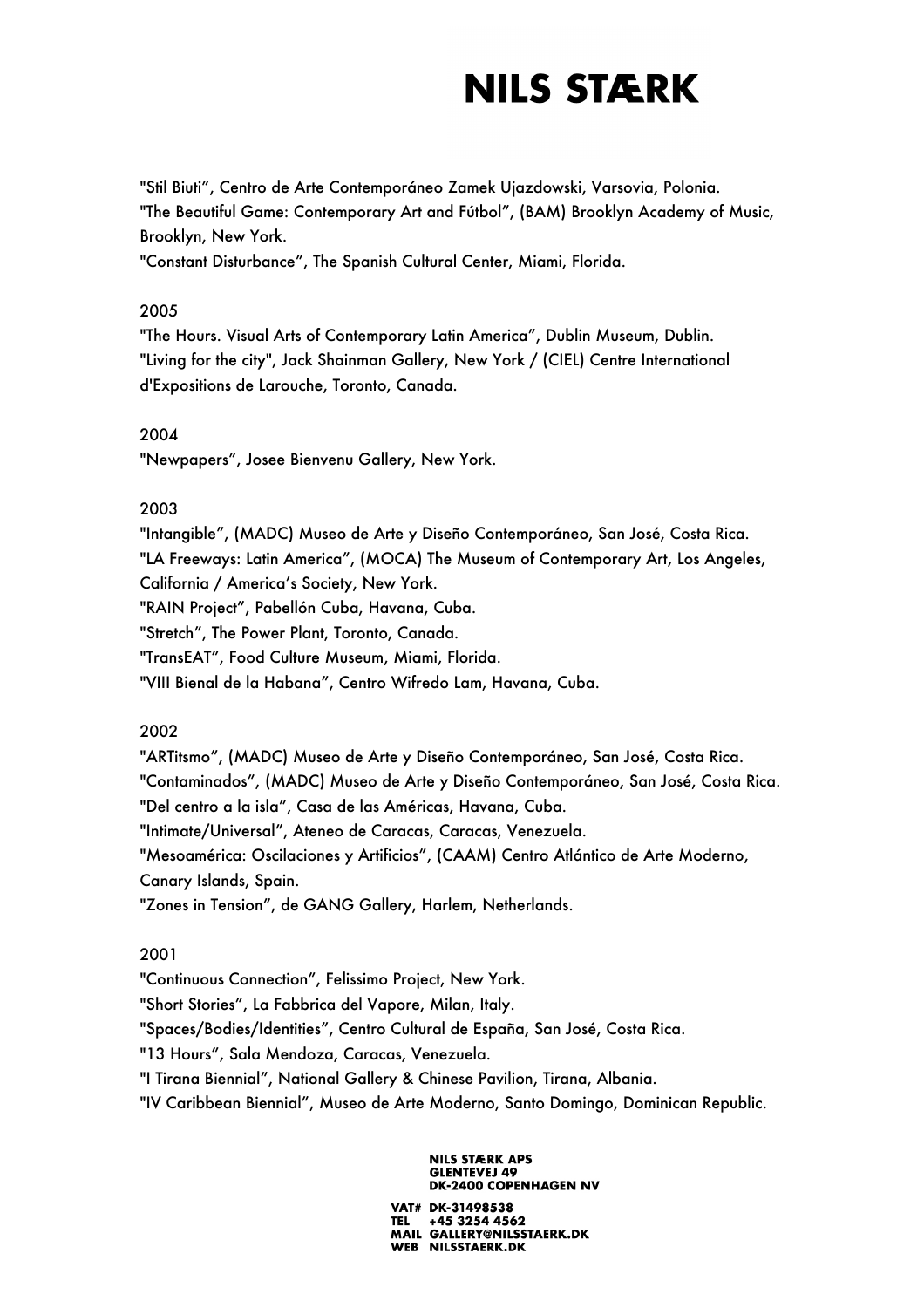"Barro de América", IV Biennial, Museo de Arte Contemporáneo Sofía Imber, Caracas, Venezuela.

## 2000

"Iternational Biennial Design Festival", Ecole des Beaux Arts de Saint-Etienne, Saint-Etienne, France.

"L' art dans le monde", Pont Alexandre III, Paris.

## 1999

"Guatemalan Art", Sala Oficial Juan Ismael del Cabildo de Fuerteventura, Canary Islands, Spain.

"II Iberoamerican Biennial of Lima", Lima, Perú.

## 1998

"Fotojornada'98", Museo Nacional de Arte Moderno Carlos Mérida, Guatemala City, Guatemala.

"Without Title", Plaza G&T; Guatemala City, Guatemala.

"I Central American Biennale", Centro Cultural Miguel Angel Asturias, Guatemala City,

Guatemala / (DUMA) Duke University Museum of Art, North Carolina.

"VI International Art Biennale of Cuenca", Cuenca, Ecuador.

### 1997

"La Joven Estampa", Casa de las Américas, Havana, Cuba.

## PUBLIC COMMISIONS & COLLECTIONS.

The Arts Council of The Municipality of Copenhagen, Copenhagen Bass Museum of Art, Miami Beach, Florida. Blanton Museum of Art, Austin. Centre Pompidou, Paris. Cisneros Fontanals Art Foundation (CIFO), Miami. Colección FEMSA, Monterrey, Mexico. La Colección Jumex, México. Daros Latinamerica Collection, Zurich. Detroit Institute of Arts, Detroit. Espacio 1414, San Juan, Puerto Rico. Fundación Puntos de Encuentro, Bogotá, Colombia Harvard University Art Museums, Cambridge.

#### **NILS STÆRK APS GLENTEVEJ 49 DK-2400 COPENHAGEN NV**